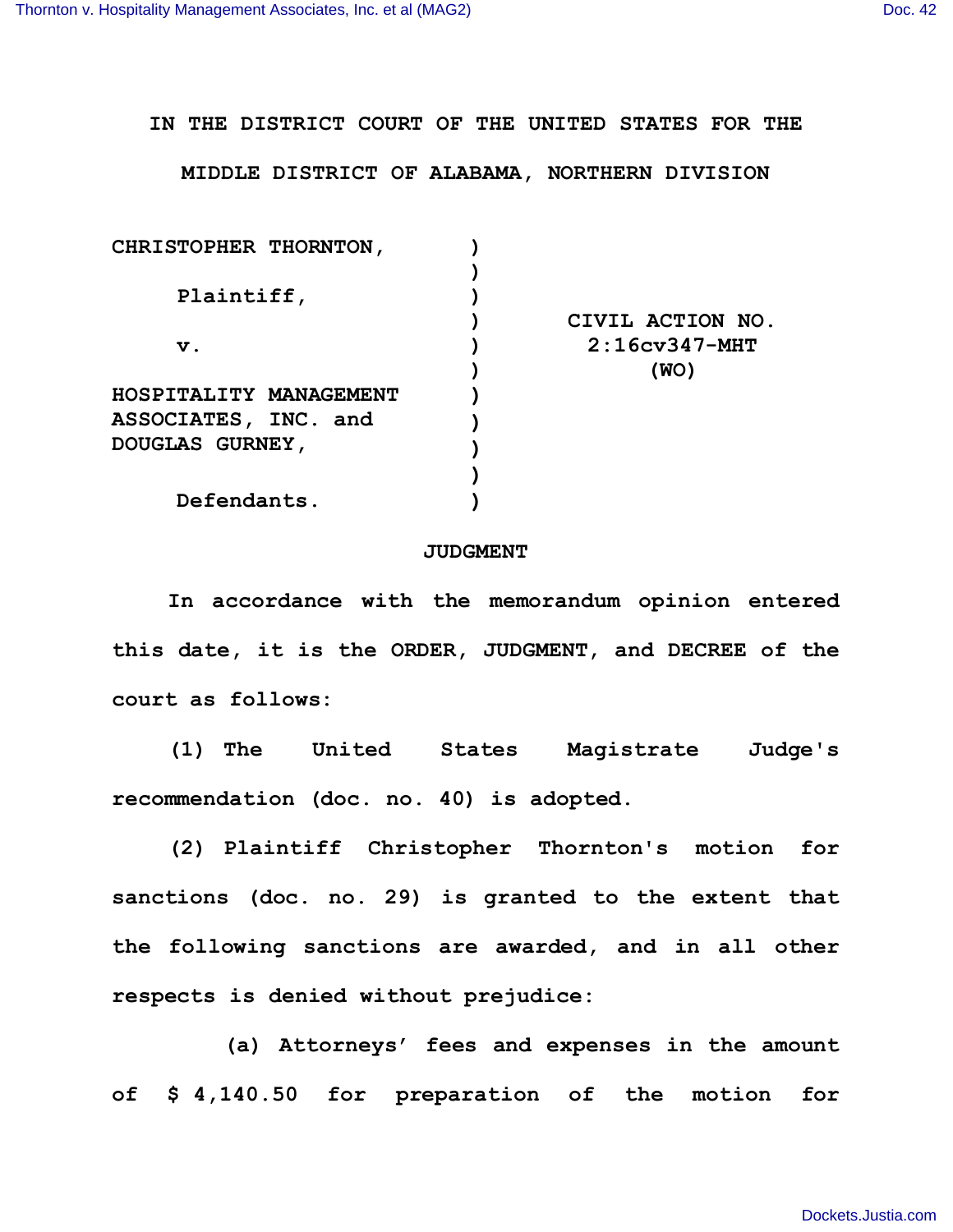**sanctions (doc. no. 29);** 

**(b) Fees and costs of \$ 3,013.62 for the expert inspector; and**

**(c) A default judgment on plaintiff Thornton's complaint, which will be entered separately.**

**(3) Plaintiff Thornton's motion for expenses (doc. no. 30), in which he requests payment of \$ 1,053.50 as fees and expenses involved in the preparation of the motion to compel discovery (doc. no. 26), is granted.**

**(4) In sum, plaintiff Thornton shall have and recover from defendants Hospitality Management Associates, Inc. and Douglas Gurney and from their attorney Charles Turnipseed, jointly and severally, a total of \$ 8,207.62: \$ 5,194.00 (\$ 4,140.50 plus \$ 1,053.50) in attorneys' fees and expenses, plus \$ 3,013.62 in expenses for the expert inspection, plus interest running from today.** 

**The clerk of the court is DIRECTED to enter this document on the civil docket as a final judgment** 

**2**